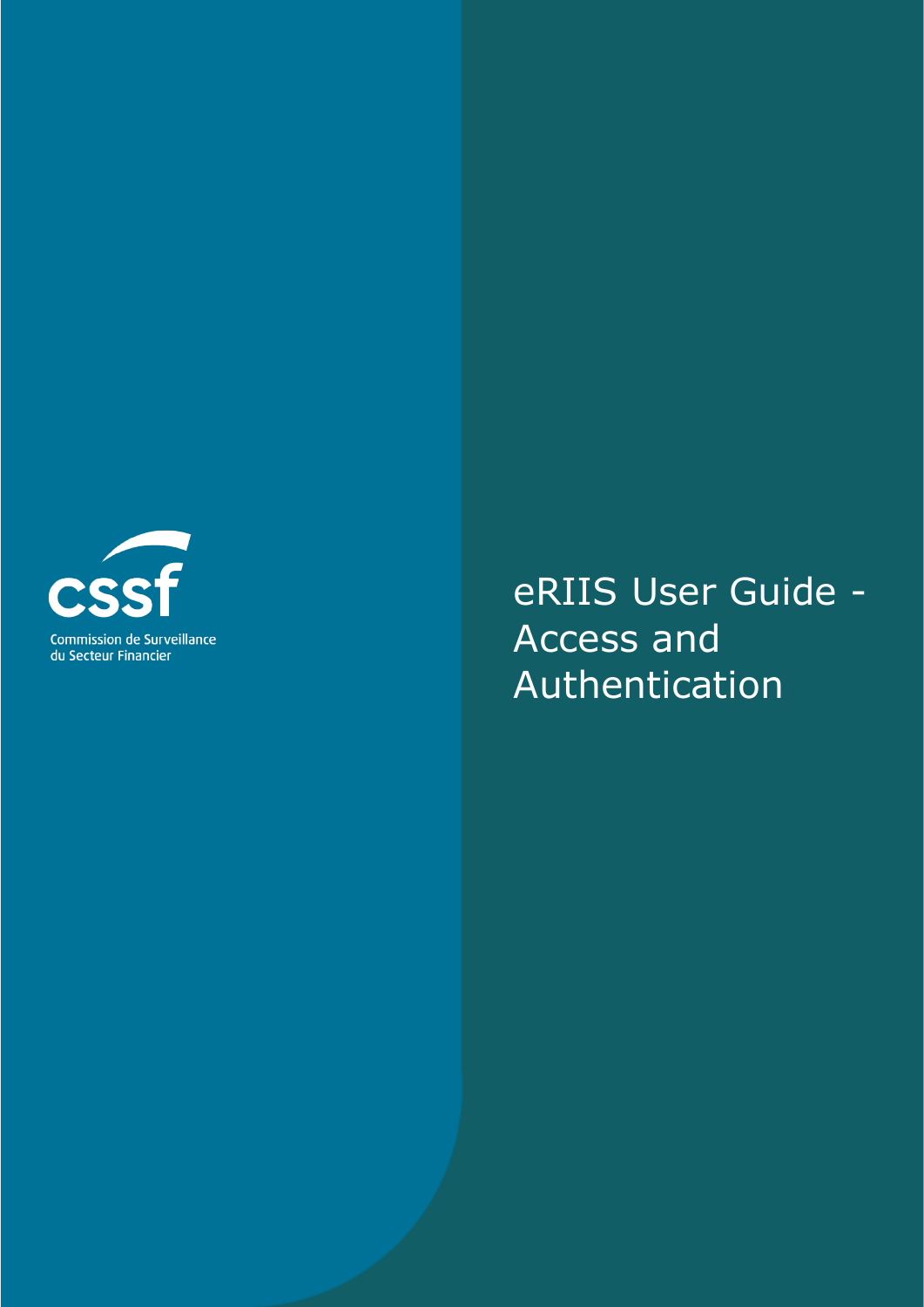

# **eRIIS User Guide - Access and Authentication**

### **CONTENTS**

| 1. | Introduction              | 3                                                                     |    |  |
|----|---------------------------|-----------------------------------------------------------------------|----|--|
| 2. | User Accounts             |                                                                       |    |  |
|    | 2.1                       | User Account creation with LuxTrust                                   | 4  |  |
|    | $2.2^{\circ}$             | Alternative User Account creation                                     | 5. |  |
| 3. | <b>Reporting Entities</b> |                                                                       |    |  |
|    | 3.1                       | General information                                                   | 5  |  |
|    | $3.2^{\circ}$             | Creation of new Reporting Entities                                    | 6  |  |
|    | 3.3                       | Creation of new Reporting Entities subject to the<br>Transparency Law |    |  |
|    | 3.4                       | Assignment of User Accounts to Reporting<br>Entities                  |    |  |
| 4. | Access to eRIIS           |                                                                       |    |  |
| 5. | Helpdesk<br>8             |                                                                       |    |  |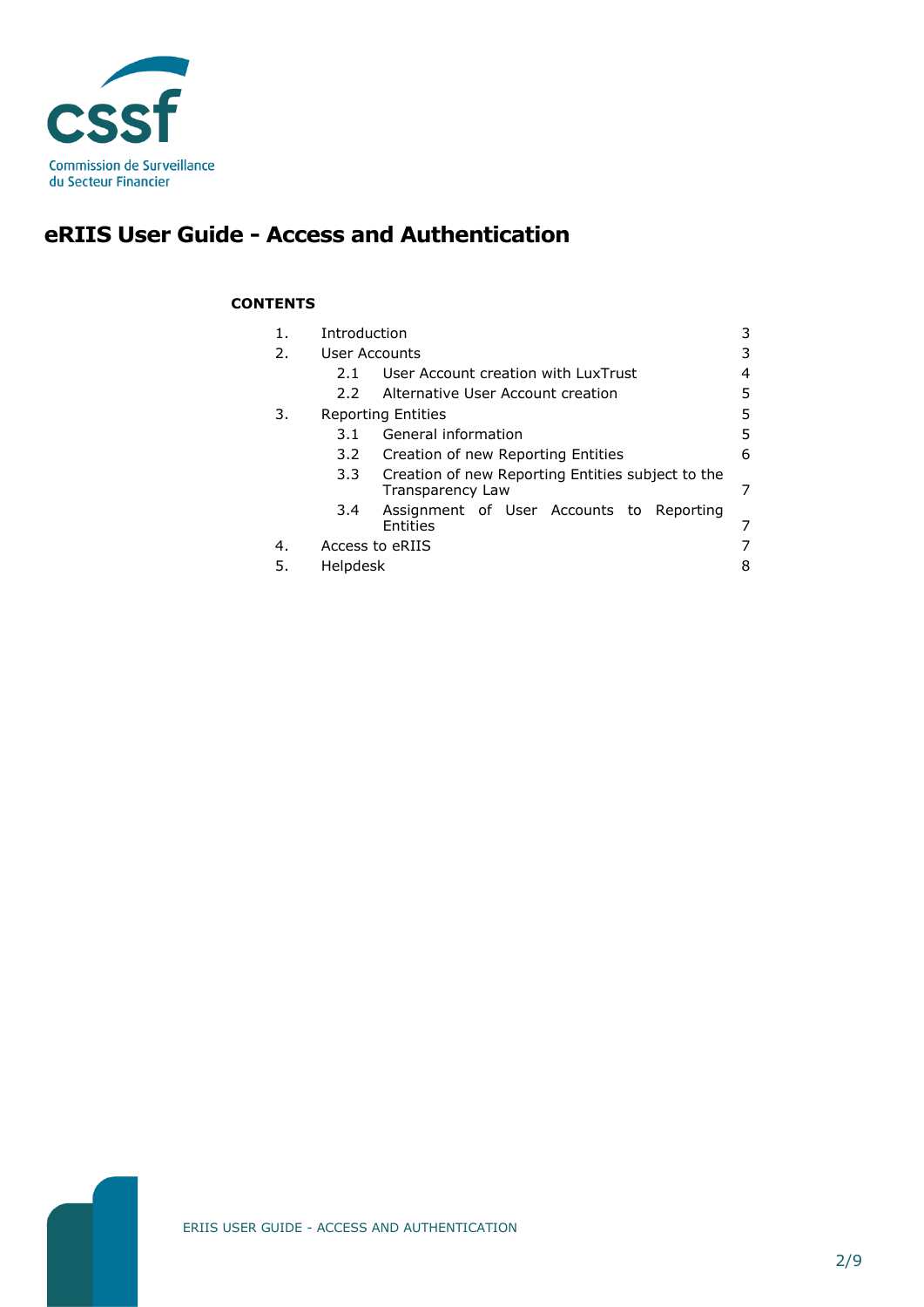

### **eRIIS User Guide - Access and Authentication**

## <span id="page-2-0"></span>**1. Introduction**

[eRIIS](https://eriis.apps.cssf.lu/) (**e**lectronic **R**eporting of **I**nformation concerning **I**ssuers of **S**ecurities) is a new portal that has been established by the CSSF to enable entities subject to the Transparency Law<sup>1</sup> and the Market Abuse Regulation<sup>2</sup> to fulfil their filing obligations. Two types of entities are concerned: (1) issuers of securities and (2) holders of securities (for notifications of major holdings and/or for notifications by Persons Discharging Managerial Responsibilities within an issuer).

This "**Access & Authentication**" User Guide describes how to create an account before accessing the eRIIS portal. How to manage the rights associated with an account is discussed in a separate document ("**Roles & Rights Management**"). Finally, a third User Guide ("**Filing of information**") presents the eRIIS portal per se in general terms and provides a few tips concerning its use.

Please be aware that as from 4 March 2022 the CSSF requires all submissions of information under the Transparency Law and the Market Abuse Regulation to be carried out through eRIIS<sup>3</sup>. Should you experience difficulties in creating an account or in case of delays incompatible with filing deadline legal requirements, please contact the CSSF via eRIIS.support@cssf.lu.

<span id="page-2-1"></span>The eRIIS portal is accessed here:<https://eriis.apps.cssf.lu/>

### **2. User Accounts**

A User Account is needed to access the eRIIS portal. In case you do not currently possess such an account, you will need to create one, as described below (cf. User Account creation). In case you do already have a User account, please sign into your account with your credentials<sup>4</sup> and go directly to point 3 below.

*<sup>1</sup> Law of 11 January 2008 on transparency requirements for issuers.*

*<sup>3</sup> All entities are encouraged to use eRIIS as soon as possible. Note however that filings per email will continue to be possible until 30 May 2022.*

*<sup>4</sup> User Accounts utilised in the context of the e-Prospectus CSSF portal will be recognised by the eRIIS CSSF portal. A telephone number will need to be provided the first time these users connect to eRIIS.*



*<sup>2</sup> Regulation (EU) No 596/2014 of the European Parliament and of the Council of 16 April 2014 on market abuse.*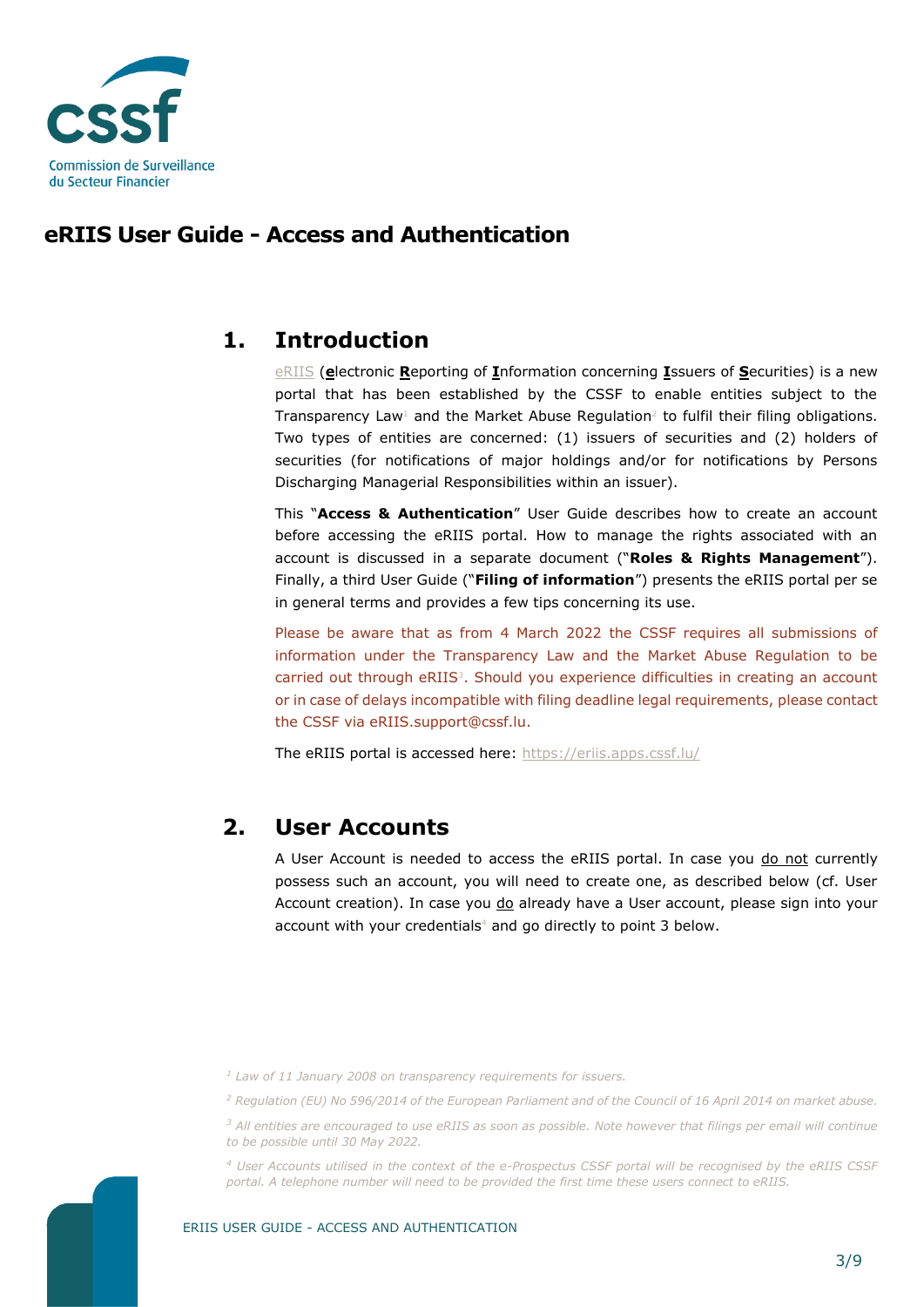

### <span id="page-3-0"></span>**2.1 User Account creation with LuxTrust**



To create a new User Account, you first need to confirm your identity (for security reasons). This is done by clicking on the "Sign in with LuxTrust" button. You will be redirected to the LuxTrust authentication website. Please follow the instructions (either a certificate for individuals or for professionals can be used). Also refer to our FAQ Accounts and Certificates in that respect.

Once your identity is confirmed (i.e. with LuxTrust), you need to create your eRIIS User Account. Since you do not currently possess such an account, the following screenshot will appear (again, if you do already possess an eRIIS User Account, go directly to point 3 below).

|                      | cssf                                                                                                                                                                         |
|----------------------|------------------------------------------------------------------------------------------------------------------------------------------------------------------------------|
|                      | <b>Commission de Surveillance</b><br>du Secteur Financier                                                                                                                    |
| Email                |                                                                                                                                                                              |
| john.doe@issuer1.com |                                                                                                                                                                              |
| First name           |                                                                                                                                                                              |
| <b>JOHN</b>          |                                                                                                                                                                              |
| Last name            |                                                                                                                                                                              |
| DOE                  |                                                                                                                                                                              |
|                      | Submit                                                                                                                                                                       |
|                      | CSSF processes personal data you provide in the context of this form according to the GDPR-<br>(UE 2016/679) as detailed in our Privacy Policy published on the CSSF website |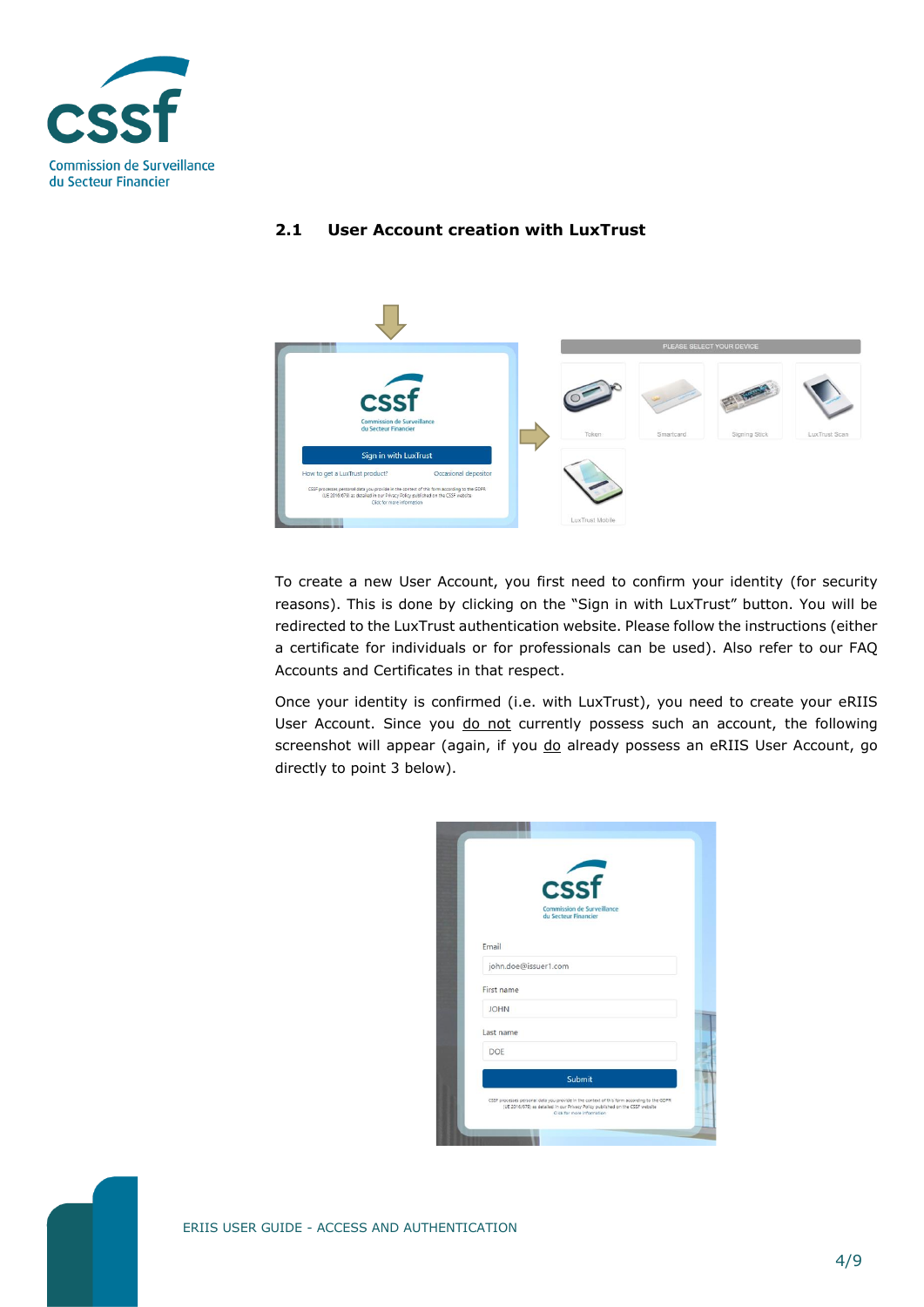

Please enter your first name, last name, email address (**a professional email address must be used**) and phone number. Click on "Submit". An email containing a validation link will be sent to your email address (see screenshot below).



Click on the link in the email you have just received.

| Someone has created a CSSF account with this email address. If this was you, click the link below to verify your email address |
|--------------------------------------------------------------------------------------------------------------------------------|
| Link to e-mail address verification                                                                                            |
| This link will expire within 1 day.                                                                                            |
| If you didn't create this account, just ignore this message.                                                                   |
|                                                                                                                                |

Your User account is now created/activated. You can navigate the eRIIS portal.

### <span id="page-4-0"></span>**2.2 Alternative User Account creation**

For security reasons, the authentication of users is based on LuxTrust certificates. Such certificate is needed before a User Account can be created. In exceptional circumstances and in case you are not able to obtain a LuxTrust certificate, please contact eRIIS.support@cssf.lu.

# <span id="page-4-1"></span>**3. Reporting Entities**

### <span id="page-4-2"></span>**3.1 General information**

If you possess an eRIIS account, such an account must necessarily be assigned to one or more Reporting Entities in order to be able to carry out filings on behalf of these Reporting Entities.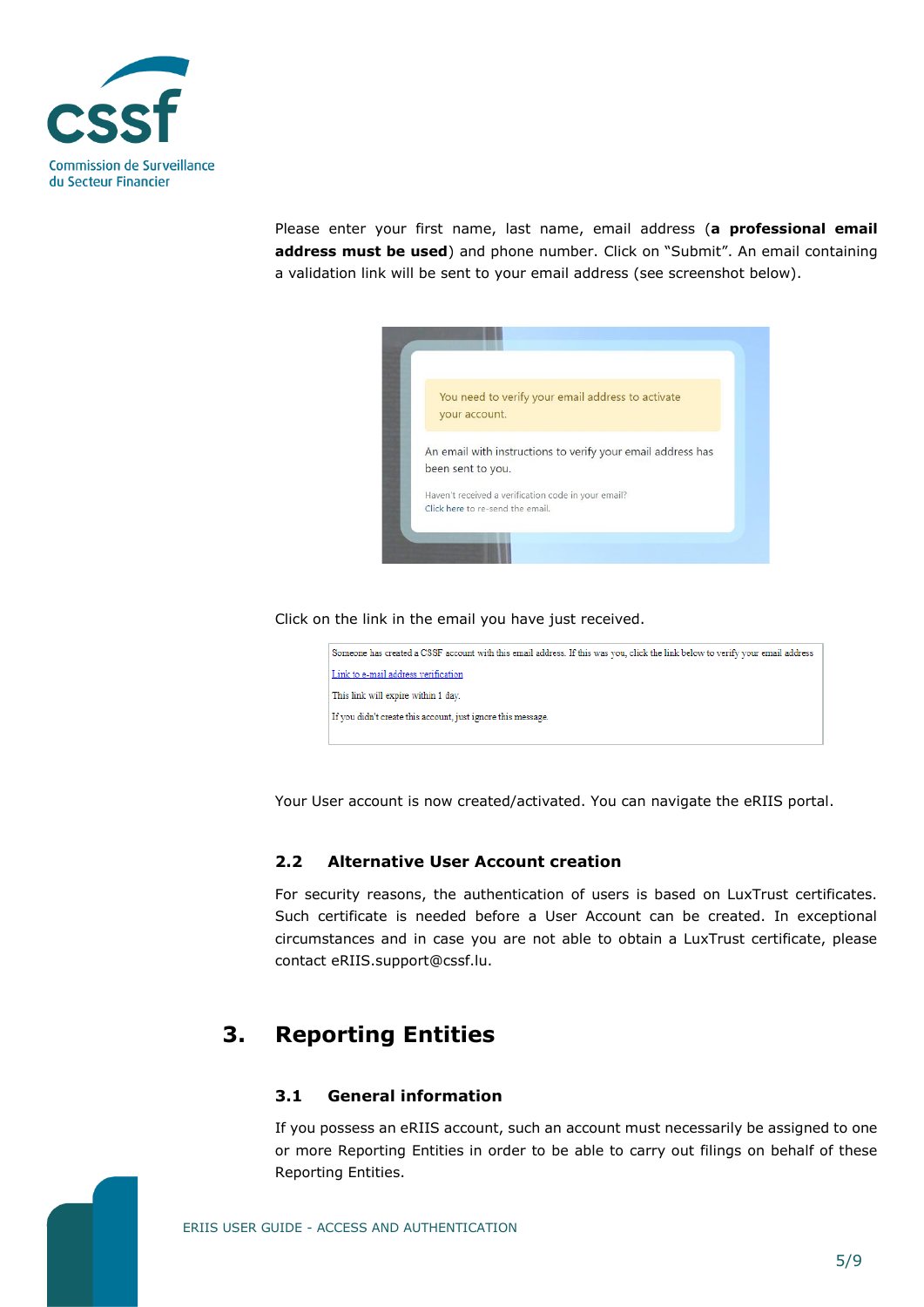

As mentioned in the introduction, Reporting Entities can proceed with filings in two capacities: (1) as issuers of securities and/or (2) as holders of securities. While for the latter the types of filings are the same for all Reporting Entities, the types of filings available for issuers of securities will depend on whether or not they are subject to the Transparency Law.

### <span id="page-5-0"></span>**3.2 Creation of new Reporting Entities**

**New** and non-existing Reporting Entities (other than issuers subject to the Transparency  $Law^1$ ) need to be created in eRIIS and the initial assignment of a first User Account to the Reporting Entity concerned will need to be validated by the CSSF<sup>2</sup>.

To **create** a new Reporting Entity, please click on "Create a new reporting entity" and follow the instructions.

To proceed with first filings following the creation of a new Reporting Entity, two cases need to be distinguished:

- In case of a filing in the capacity as a holder of securities, the newly created Reporting Entity will immediately be able to file "Managers' transactions notifications" or "Major holding notifications" (i.e. without waiting for the CSSF validation).
- In case of a filing in the capacity as an issuer of securities, the validation by the CSSF of the Reporting Entity will be required before being able to proceed to filings for a Reporting Entity.

*2 It is possible for one User Account to be linked to several reporting entities.* 

*<sup>1</sup> Please refer to section 3.3.*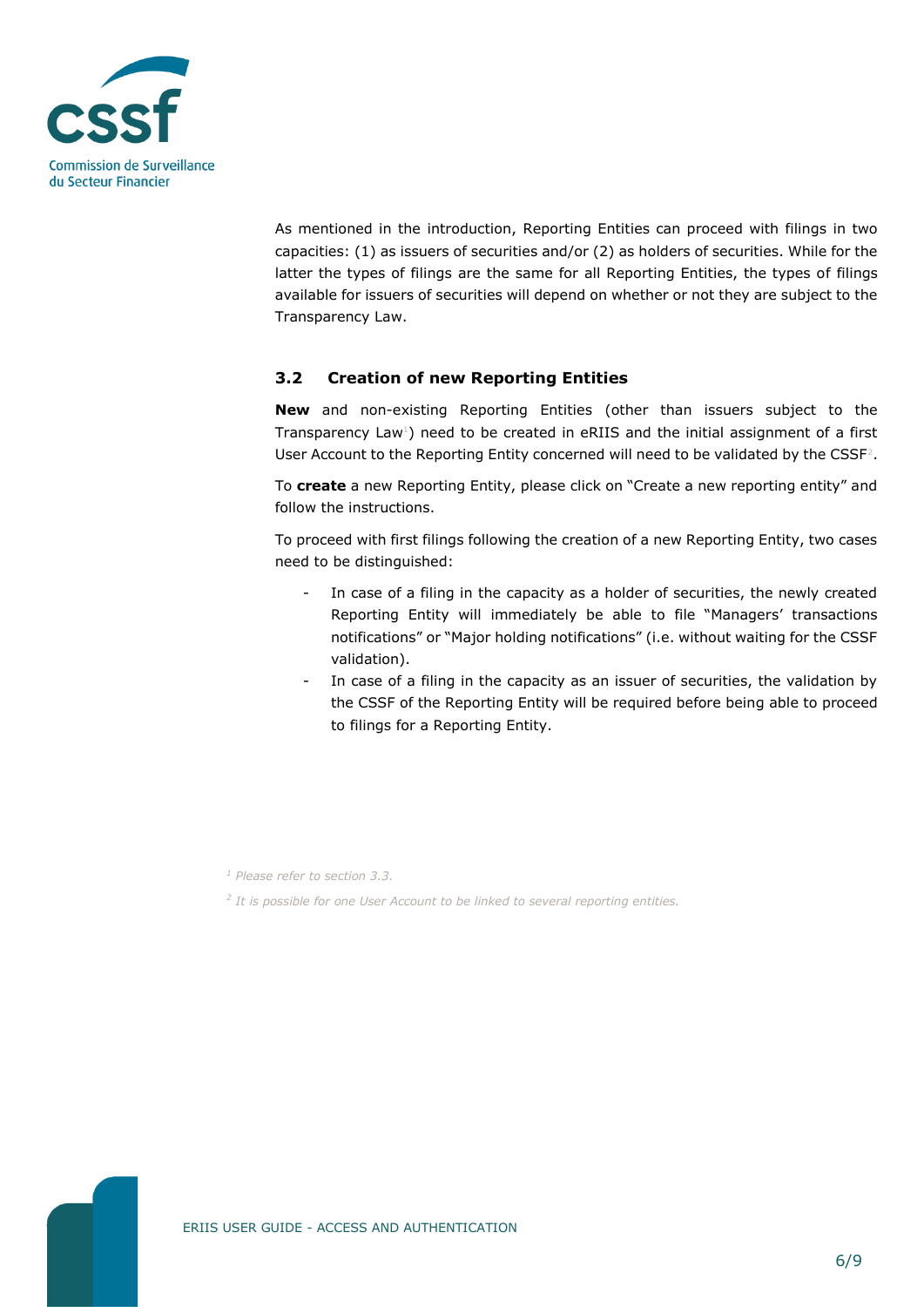

### <span id="page-6-0"></span>**3.3 Creation of new Reporting Entities subject to the Transparency Law**

For the specific case of Reporting Entities corresponding to issuers that fall within the scope of the Transparency Law<sup>1</sup>, the creation of a new Reporting Entity (or as the case may be, the recognition of an existing Reporting Entity as an issuer subject to the Transparency Law) will be included in the normal CSSF supervisory process<sup>2</sup>. Thus, as soon as such an entity falls under the scope of the Transparency Law and the CSSF becomes aware of it, the Reporting Entity will be created or assigned the necessary rights.

**As a consequence such entities should not create a new Reporting Entity themselves (as detailed under point 3.2.).**

### <span id="page-6-1"></span>**3.4 Assignment of User Accounts to Reporting Entities**

The first User Account which is assigned to a Reporting Entity must necessarily be an account validated by the CSSF and is assigned the role of SuperUser. Any additional assignments of User Accounts to Reporting Entities (or changes in that respect) can only be carried out by said SuperUser.

Please refer to the "Roles & Rights Management" User Guide for further information about the different types of roles an account may have and how the rights associated with these different roles are managed by the SuperUser $3$ . How to access a validated account is also described there.

## <span id="page-6-2"></span>**4. Access to eRIIS**

Once your User Account is created, you can access the eRIIS portal. What you can do on the eRIIS portal will depend on the rights associated with your User Account for a specific Reporting Entity. How these rights are managed is the subject of the "**Roles & Rights Management**" User guide. Please refer to it for further information.

*3 In case a User Account is linked to several Reporting Entities, it is possible for this account to assume different roles for different Reporting Entities.* 



*<sup>1</sup> I.e. issuers for which Luxembourg is the home Member State under the Transparency Directive.*

*<sup>2</sup> During this process, the account holder (i.e. the "SuperUser"; for further details concerning the role of "SuperUser", see the following §) will need to sign a mandate confirming he/she is legally entitled to act on behalf of the Reporting Entity, as a "SuperUser".*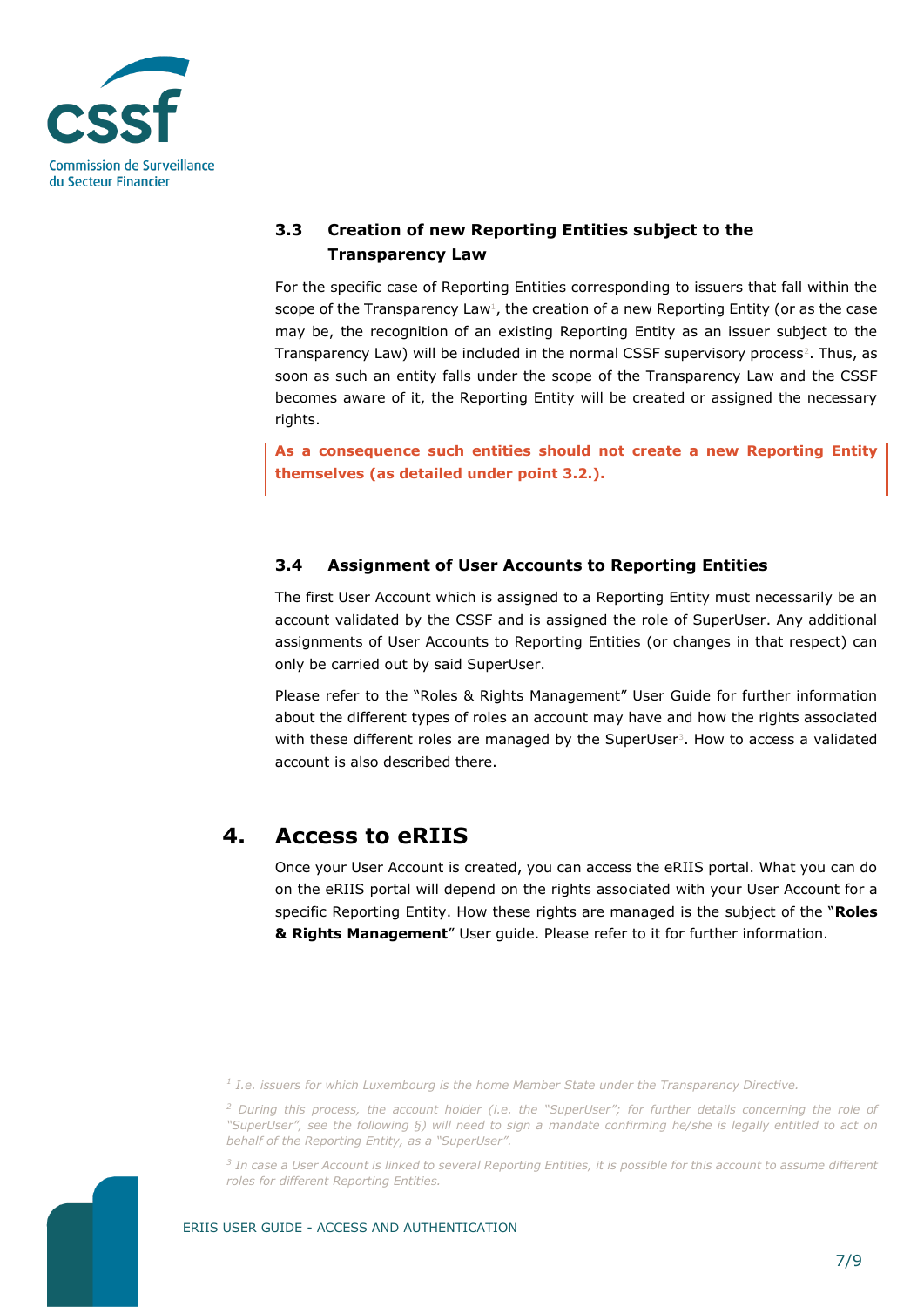

The available functions will also depend on the type of Reporting Entity/-ies that are linked to your User Account. As a general rule however, please keep in mind that:

- Every active Reporting Entity will always and immediately have the possibility of filing the following type of information: "Notification for holders of securities" (i.e. either "Managers' transactions notifications" or "Major holding notifications"), which concerns **holders of securities**.
- Any other filing concerns Reporting Entities in their capacity as **issuers of securities.** Only those Reporting Entities recognised as such and with the necessary rights will be able to proceed with these types of filing.

# <span id="page-7-0"></span>**5. Helpdesk**

In case of questions or problems regarding the use of eRIIS, please contact :

eRIIS.support@cssf.lu